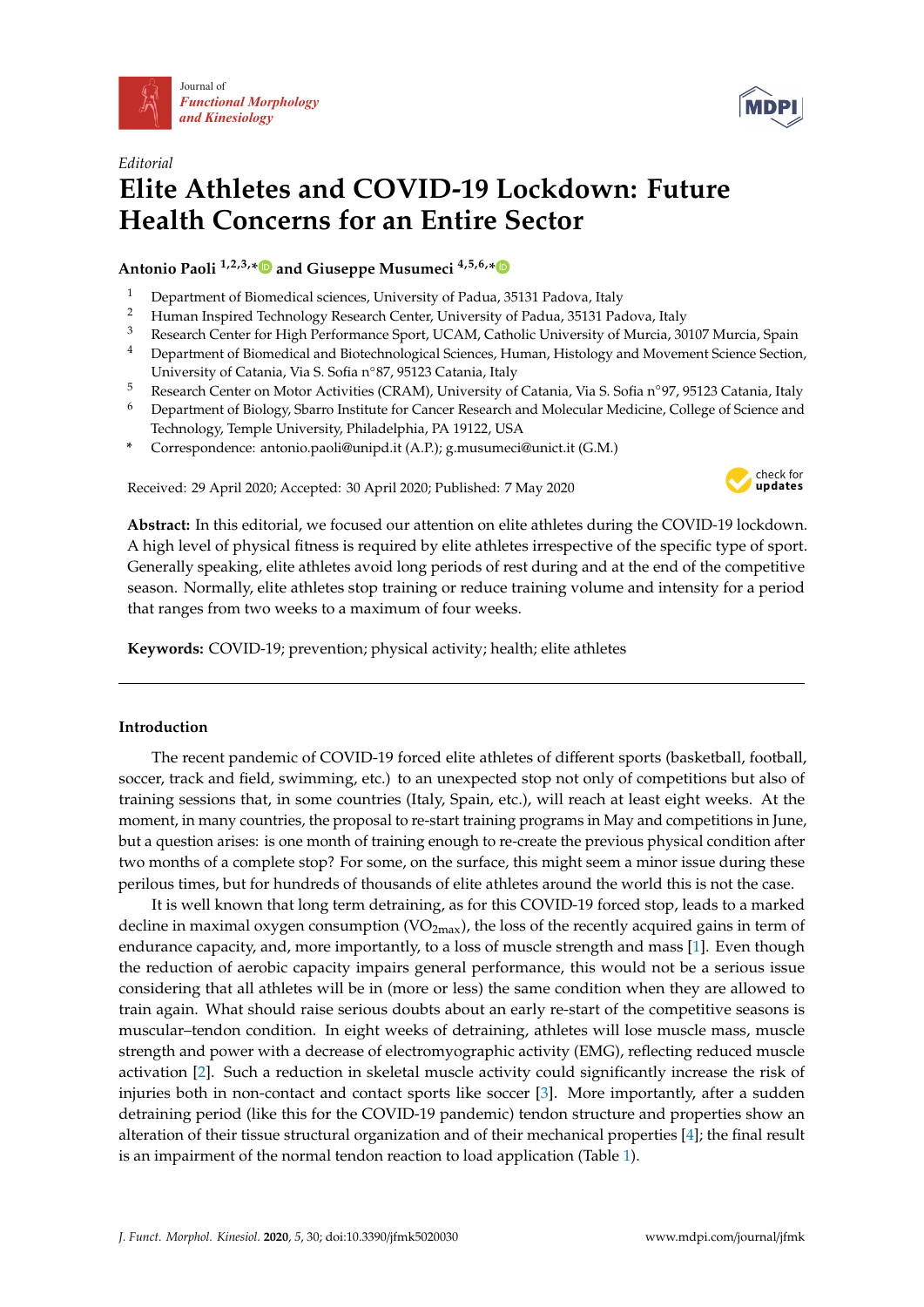| Skeletal muscle cross sectional area | decreased |
|--------------------------------------|-----------|
| Electromyographic activity           | decreased |
| Muscle strength                      | decreased |
| Muscle power                         | decreased |
| Tendon tissue structure              | impaired  |
| Cartilage lubrification              | decreased |
|                                      |           |

<span id="page-1-0"></span>**Table 1.** Skeletal muscle–tendon–cartilage changes after long term detraining.

Furthermore, inactivity contributes to the drastically decreased lubrication and nutrition (hyaluronic acid and lubricin) of joint cartilage, resulting in possible degeneration and in an imbalance in the maintenance and preservation of all the structures of a joint (cartilage, ligaments, synovium) [\[5–](#page-2-4)[8\]](#page-2-5). Physical exercise represents a good strategy to preserve function, decrease pain and fatigue, and increase muscle strength and joint flexibility as well as joint tribology [\[5](#page-2-4)[–9\]](#page-2-6).

A similar testimony, which denotes the problematic treated in this editorial, regarding the forced stop of athletes, was the National Football League (NFL) Lockout during 11 March to 25 July 2011. During this time professional football players underwent an uncommon offseason, without the normal access to their team's healthcare providers, strength and conditioning professionals, and highlevel coaches. The limited access to these professionals and an absence of the structured preseason preparatory conditioning it was the cause of an unprecedented number of Achilles tendon ruptures in training camp and the beginning of preseason [\[10\]](#page-2-7). Unfortunately, these injuries likely represent career-altering and often career-ending events for professional athletes, as one third of the players who sustain an Achilles tendon rupture in the NFL never return back to competition. The remaining two thirds, who are able to return back to play in the NFL following Achilles tendon repair, require approximately 11 months of rehabilitation [\[11\]](#page-2-8).

It is impossible not to see the great overall risk for elite athletes' health if a precipitous and not well-planned re-start of the competition worldwide will take place. The risk is greater for team sports where athletes cannot program a single competition, but are instead "forced" into the competitive season with weekly games. Contrary to a classical "return to play" strategy, after this extraordinary training/competition stop, athletes can't program individual recovery and a slow return to normal athletic condition; thus, a sudden start of the sport season may represent a serious risk for athletes. Moreover, we know that completely asymptomatic subjects may display viral loads similar to those of symptomatic patients; this raises technical questions about the testing not only of all athletes, but also all staff members. How can we avoid the spread of the virus through asymptomatic carriers in teams?

It is important that individual athletes' physicians, team physicians and sport physicians raise this question with sport federations, warning about a too-rapid resumption of competitions lead by economic interests. As for other society sectors, the COVID-19 lockdown represents economic damage, the classical "black swan" [\[12\]](#page-2-9) for, in this case, the sport industry. What sport industries' management should do is to, as other sectors did, prioritize athletes' health. Many team physicians are now worried about a future increase in injuries among athletes if a correct, long training preparation is not planned before a new start of the competitions. The risk is higher not only for athletes' health but also for all of the sport industry, considering the long time required for a complete recovery after a muscle–skeletal injury in an elite athlete.

The suggestion is that all the sports federations worldwide, the International Olympic Committee and the sport medicine scientific societies take an unequivocal stand on this topic to protect the health and the careers of athletes of any sport, in any nation.

**Funding:** This work was supported by the University Research Project Grant (Triennial Research Plan 2016–2018), Department of Biomedical and Biotechnological Sciences (BIOMETEC), University of Catania, Italy.

**Acknowledgments:** A special thankyou goes to all front-line health care workers worldwide (first responders, law enforcement officers, nurses, doctors and volunteers) for their unwavering and devoted commitment to all COVID-19 infected patients. We also thank firefighters, ecological operators, educators, healthcare personnel, pharmacists, biologists, psychologists, sport and exercise scientists, researchers and others that have contributed